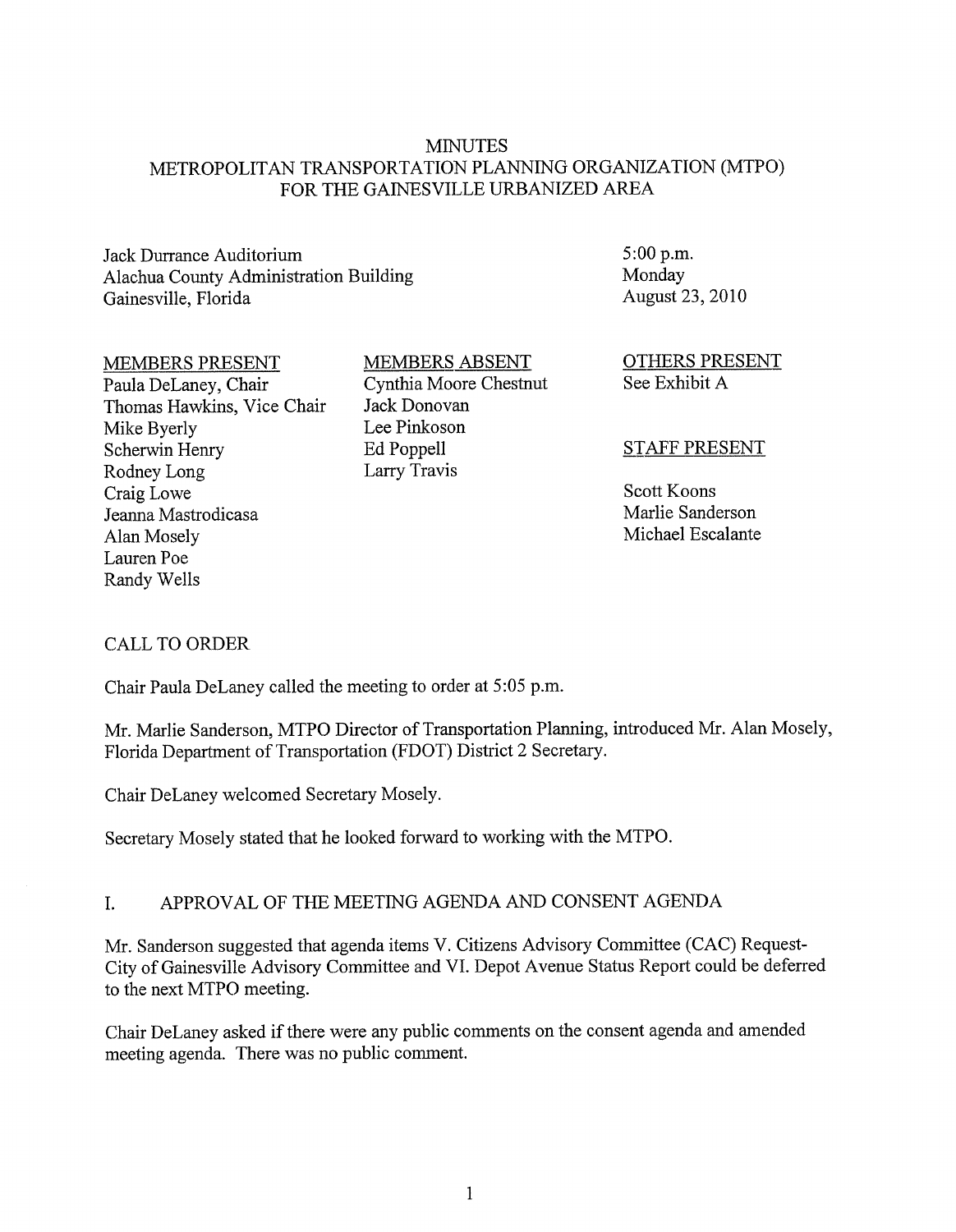## ACTION: Commissioner Lowe moved to approve the Consent agenda and Meeting Agenda amended to defer agenda items V. Citizens Advisory Committee (CAC) Request- City of Gainesville Advisory Committee and VI. Depot Avenue Status Report to the next MTPO meeting. Commissioner Poe seconded; motion passed unanimously.

## II. TRANSPORTATION IMPROVEMENT PROGRAM (TIP) AMENDMENTS

Mr. Sanderson stated that the FDOT has requested amendments to the TIP to add the E. University Avenue Landscaping Project, provide redistributed monies for the American Recovery and Reinvestment Act (ARRA)-funded Transit Vehicle Purchase Project and to roll forward funding for several projects from Fiscal Year 2009/2010 to Fiscal Year 2010/2011 as described in Exhibits 1 and 2.

Several MTPO members discussed their concerns regarding the installation of non-native vegetation for the landscaping project.

Mr. James Bennett, FDOT Urban Transportation Development Engineer, discussed the E. University Avenue landscaping Project. He noted that the District Landscape Architect could look into using native vegetation in the project. He also reported the status on the Williston Road landscaping project mitigation.

Chair DeLaney asked for public comment. There was no public comment.

#### ACTION: Commissioner Byerly moved to:

- 1. amend the Fiscal Years  $2010/2011 2014/2015$  Transportation Improvement Program for the projects shown in Exhibits 1 and 2; and
- 2. refer to staff to work with FDOT to use native trees instead of Chinese Elms for the E. University Avenue landscaping project.

Commissioner Poe seconded; motion passed unanimously by a hand counted vote- 9-0.

## III. YEAR 2035 NEEDS PLAN PUBLIC HEARING

Mr. Sanderson stated that the MTPO is required to update its long range transportation plan every five years.

## A. WELCOME AND OPENING REMARKS

Chair DeLaney opened the public hearing and welcomed everyone.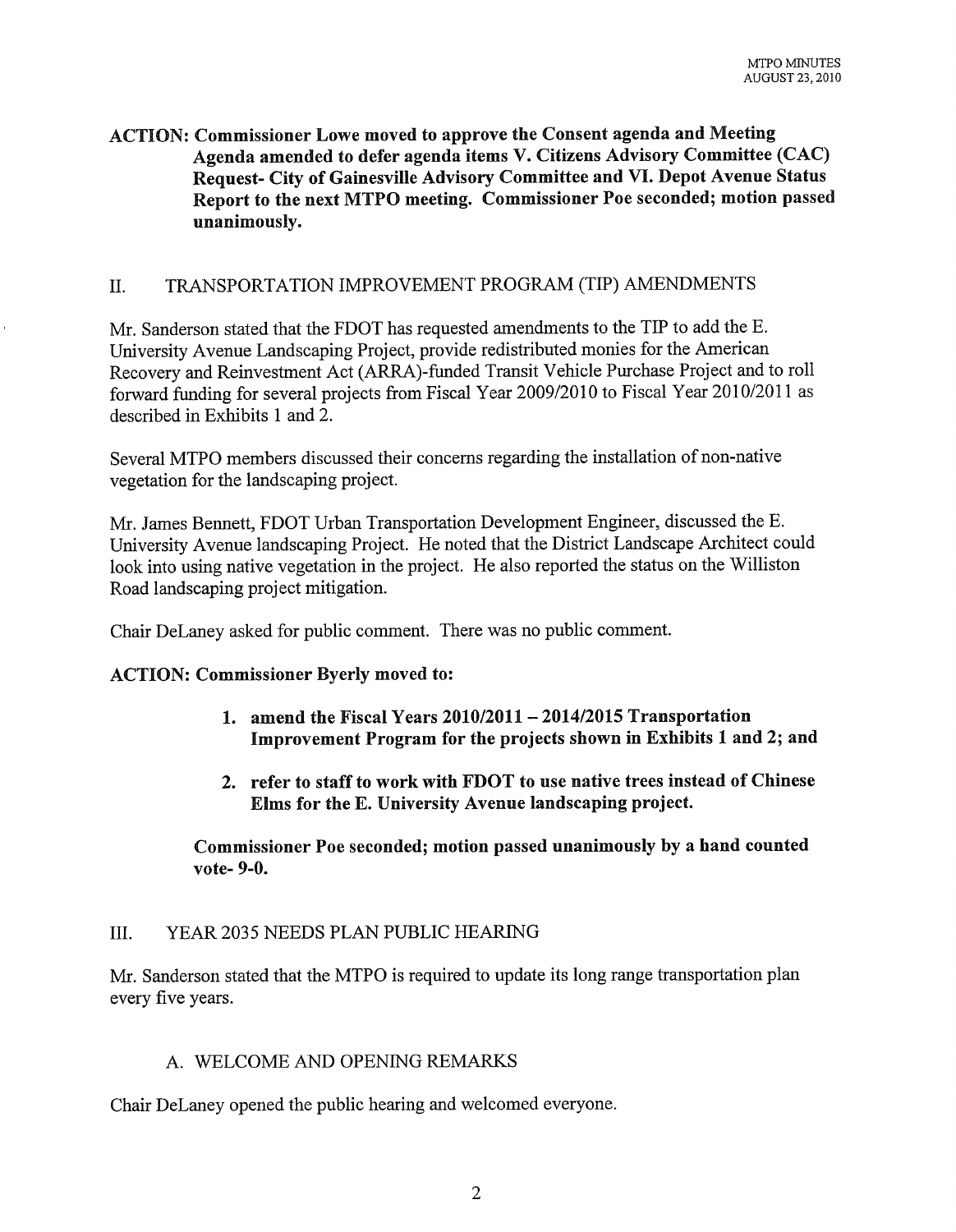## B. TESTING AND EVALUATION OF ALTERNATIVE 4

Mr. Sanderson stated that the MTPO's consultant has completed the Alternative 4 testing for the LRTP update. He introduced Mr. Whit Blanton, Renaissance Planning Group (RPG) Vice President.

Mr. Blanton discussed the Alternative 4 evaluation and answered questions.

## C. ALTERNATIVE 5- 30 PERCENT TRANSIT MODE SHARE

Mr. Sanderson stated that the MTPO requested an Alternative 5 test for 30 percent transit mode share.

## **Chair DeLaney requested that this agenda item be placed on a future MTPO agenda.**

## D. DRAFT NEEDS PLAN

Mr. Sanderson stated that RPG has completed the draft Needs Plan and that it was presented to the MTPO Advisory Committees.

Mr. Blanton discussed the draft Roadway Needs Plan and Transit Needs Plan projects and answered questions.

Mr. Sanderson discussed the draft Bicycle/Pedestrian Needs Plan projects and answered questions.

A member of the MTPO asked about the status of the Depot Avenue Rail/Trail-Waldo Road Greenway connection.

Mr. Sanderson reported that Depot Avenue Rail/Trail-Waldo Road Greenway connection issues have been discussed with the Bicycle/Pedestrian Advisory Board and Alachua County Traffic Safety Team.

Mr. Martin Gold, Florida Community Design Center Director, discussed the Waldo Road Multiway Project and answered questions.

Mr. Sanderson discussed the Archer Road 4-laning project and answered questions

Mr. Jeff Hays, Alachua County Senior Planner, discussed the NE 39th Avenue 4-laning project and answered questions

A member of the MTPO noted that the funding for the Airport Entrance Road requires a 50 percent local match.

Mr. Bennett discussed the status of the Airport Entrance Road and answered questions.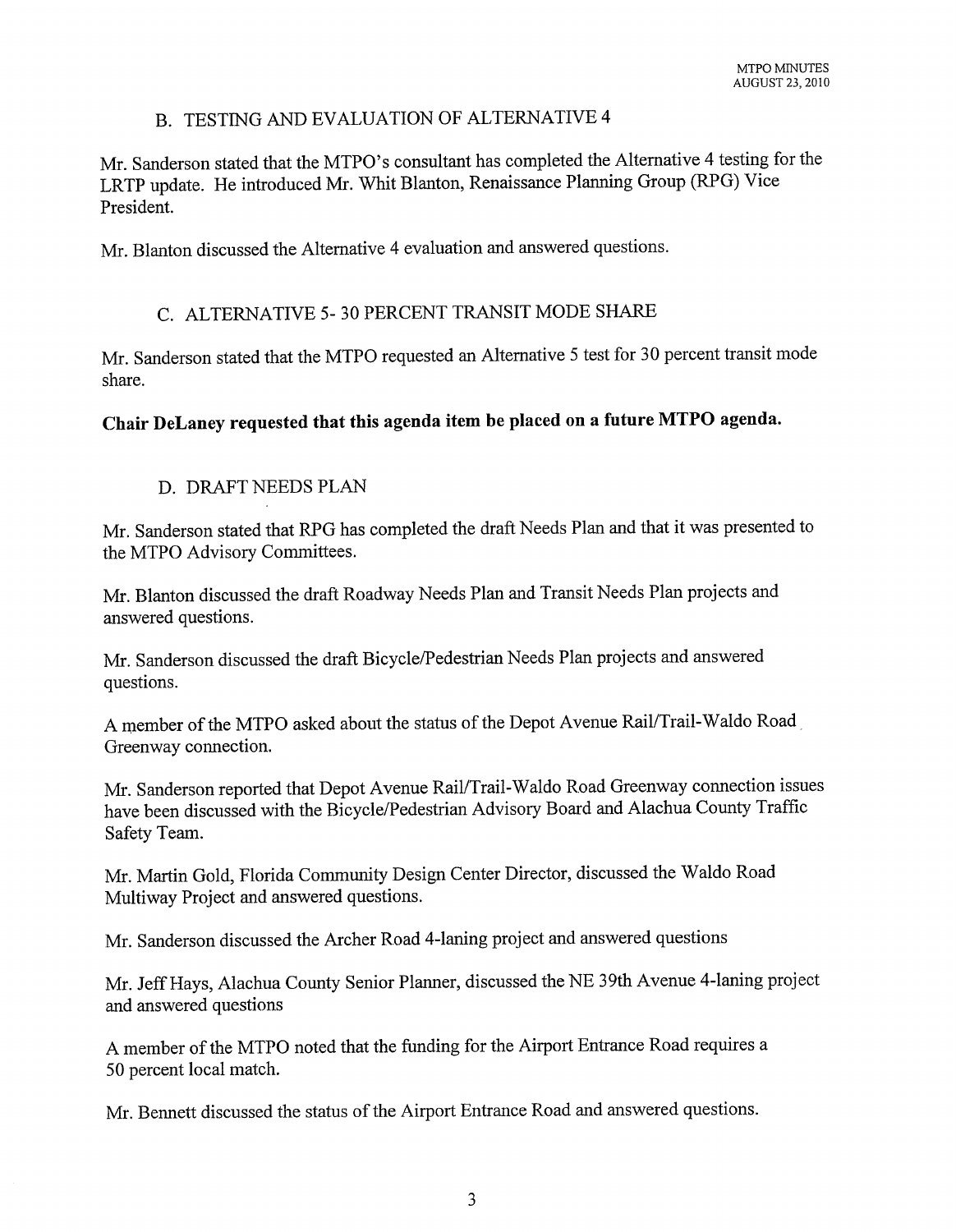Ms. Teresa Scott, City of Gainesville Public Works Director, discussed the status of the SE 4th Street project and answered questions.

A member of the MTPO suggested placing a roundabout at the SE 15th Street and SE 4th Avenue intersection.

## E. PUBLIC COMMENTS AND QUESTIONS

There were no comments from the public on the Year 2035 Needs Plan:

## F. CLOSE PUBLIC HEARING

Chair DeLaney closed the public hearing.

## IV. ADOPTION OF YEAR 2035 NEEDS PLAN

Mr. Sanderson stated that the MTPO needs to adopt the Year 2035 Needs Plan. He reported the MTPO Advisory Committees and Staff recommendations.

## ACTION: Commissioner Byerly moved to approve the Year 2035 Bicycle/Pedestrian Projects Needs Plan, Year 2035 Transit Projects Needs Plan and Year 2035 Roadway Projects Needs Plan revised to delete the Archer Road 4-laning Project. Commissioner Lowe seconded.

A member of the MTPO suggested that the E. 27th Street Connector Project be added to the Needs Plan.

Mr. Blanton discussed the merits of including the E. 27th Street Connector Project in the Needs Plan.

## FRIENDLY AMENDMENT:

Commissioner Long asked to amend the Year 2035 Roadway Projects Needs Plan to include the E. 27th Street Connector Project. Commissioner Byerly did not accept the amendment.

AMENDMENT: Commissioner Long moved to amend the Year 2035 Roadway Project Needs Plan to add the E. 27th Street Connector Project. Commissioner Henry seconded. Commissioner Long requested a roll call vote.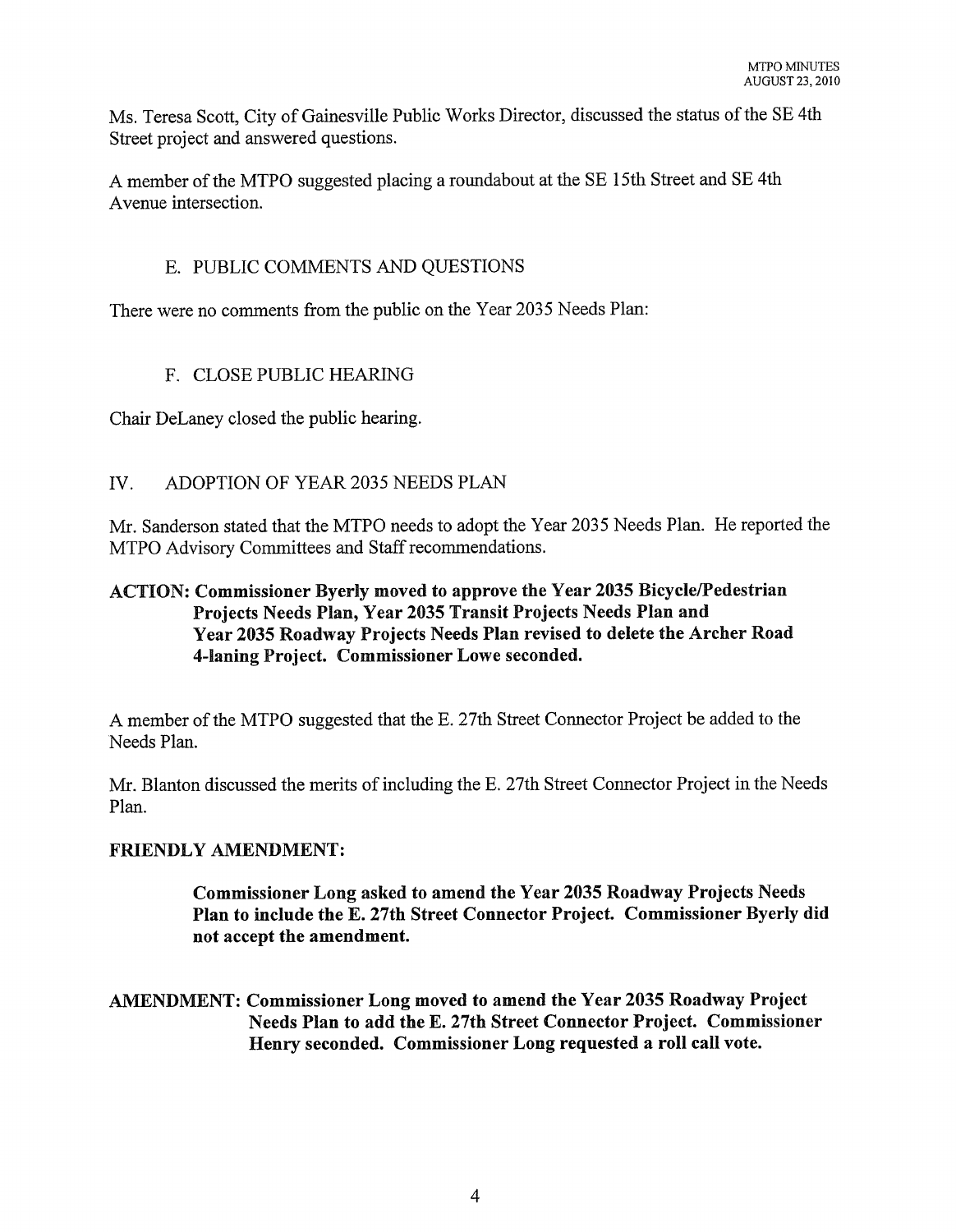|                                  | <b>CITY</b> | <b>COUNTY</b>  |
|----------------------------------|-------------|----------------|
| <b>Commissioner Henry</b>        | Yes         |                |
| <b>Commissioner Long</b>         |             | Yes            |
| <b>Commissioner Lowe</b>         | No          |                |
| <b>Commissioner Mastrodicasa</b> | N0          |                |
| <b>Commissioner Poe</b>          | $\bf No$    |                |
| <b>Commissioner Wells</b>        | No          |                |
| <b>Commissioner Byerly</b>       |             | N <sub>0</sub> |
| <b>Chair DeLaney</b>             |             | No             |

#### Amendment failed.

A member of the MTPO requested that the motion be divided.

Mr. Brian Harrington discussed his support for the Archer Road 4-laning Project.

## SPLIT ACTION PART ONE:

Commissioner Byerly moved to delete the Archer Road 4-laning Project from the Year 2035 Roadway Projects Needs Plan. Commissioner Lowe seconded. Commissioner Long requested a roll call vote.

|                                  | <b>CITY</b>    | <b>COUNTY</b>  |
|----------------------------------|----------------|----------------|
| <b>Commissioner Henry</b>        | N <sub>0</sub> |                |
| <b>Commissioner Long</b>         |                | N <sub>0</sub> |
| <b>Commissioner Lowe</b>         | Yes            |                |
| <b>Commissioner Mastrodicasa</b> | No             |                |
| <b>Commissioner Poe</b>          | N0             |                |
| <b>Commissioner Wells</b>        | Yes            |                |
| <b>Commissioner Byerly</b>       |                | Yes            |
| <b>Chair DeLaney</b>             |                | $\bf No$       |

#### Motion failed.

A member of the MTPO requested that the original motion be divided.

## SPLIT ORIGINAL ACTION PART ONE:

Commissioner Byerly moved to approve the Year 2035 Bicycle/Pedestrian Projects Needs Plan, Year 2035 Transit Projects Needs Plan Year 2035 and Year 2035 Roadway Projects Needs Plan excluding the Archer Road 4-laning Project. Commissioner Lowe seconded; motion passed by a hand counted vote of 8 to O.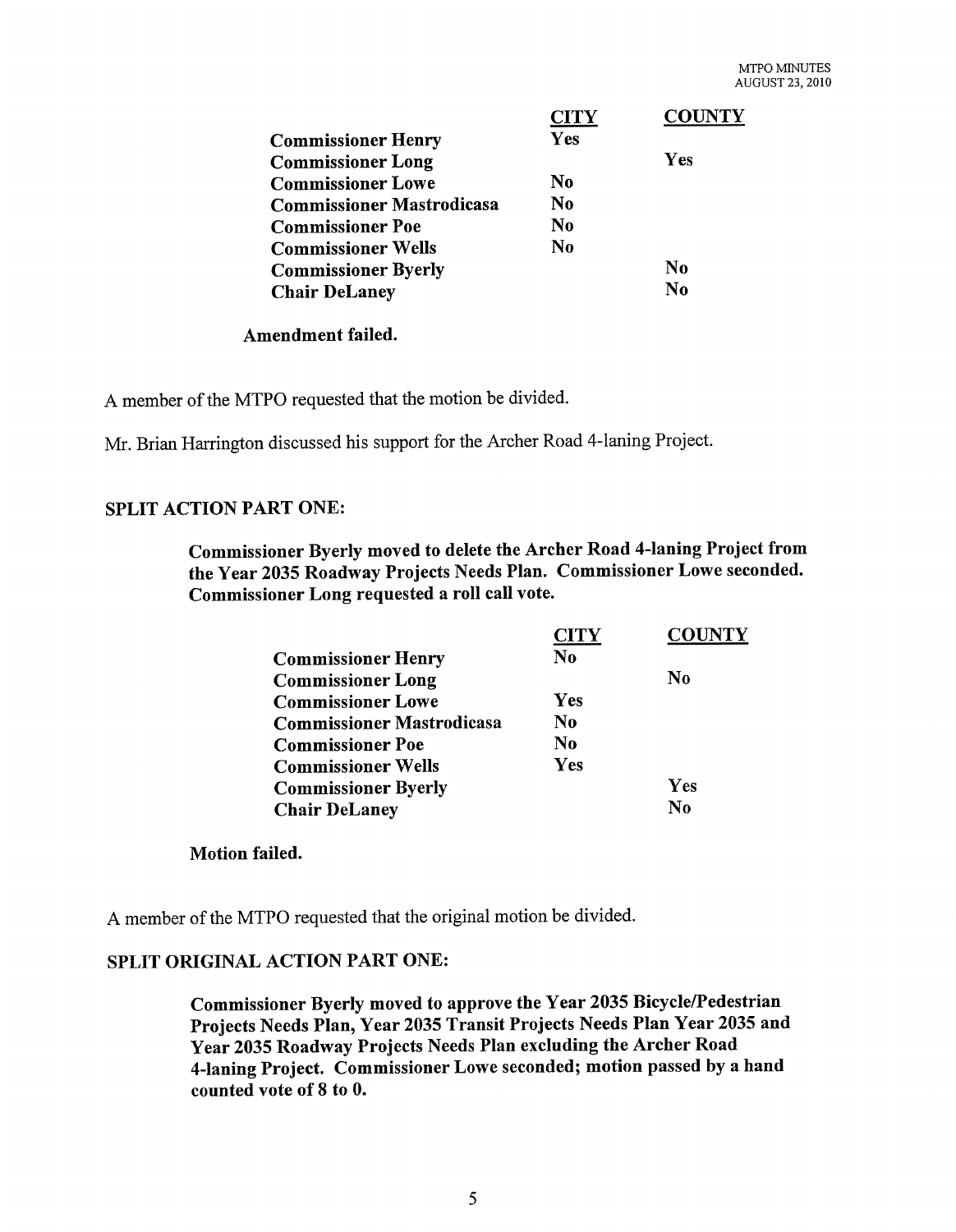## SPLIT ORIGINAL ACTION PART TWO RESTATED:

## Chair DeLaney restated the motion as being to include the Archer Road 4-laning Project as part of the Year 2035 Roadway Projects Needs Plan. She requested a show-of-hands vote. Motion passed by a hand counted vote of 5 to 3.

Chair DeLaney noted that the result of the MTPO's action was to approve the joint MTPO Technical Advisory Committee and Staff recommendations.

#### IV. NEXT MTPO MEETING

Mr. Sanderson stated that there was no business requiring the MTPO to meet in September. He said that the next MTPO meeting is scheduled for October 4th at 5:00 p.m.

## It was a consensus of the MTPO to meet on October 4th beginning at 5:00 p.m.

#### V. COMMENTS

A. MTPO MEMBERS

A member of the MTPO encouraged people to get out and vote.

#### B. CITIZENS

There were no citizens comments

#### C. CHAIR'S REPORT

There was no Chair's Report.

#### ADJOURNMENT

Chair DeLaney adjourned the meeting at 6:47 p.m.

 $\frac{10}{13}$  note  $\frac{10}{13}$  ne  $\frac{10}{13}$  ne  $\frac{10}{13}$  ne  $\frac{10}{13}$  ne  $\frac{10}{13}$  ne  $\frac{10}{13}$  ne  $\frac{10}{13}$  ne  $\frac{10}{13}$  ne  $\frac{10}{13}$  ne  $\frac{10}{13}$  ne  $\frac{10}{13}$  ne  $\frac{10}{13}$  ne  $\frac{10}{13}$  ne  $\frac{10}{13$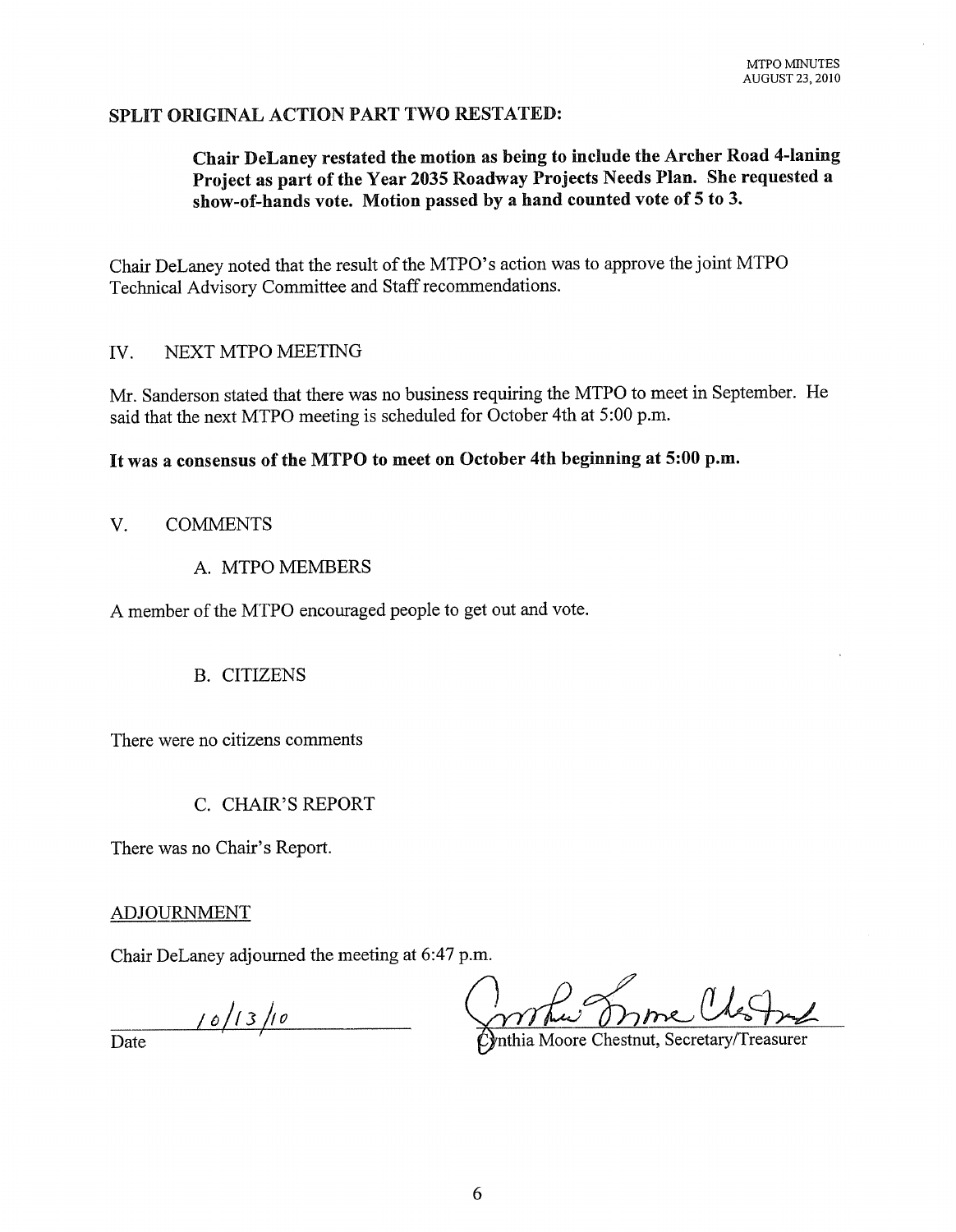## **EXHIBIT A**

| <b>Interested Citizens</b> | <b>Alachua County</b> | <b>City of Gainesville</b> | <b>Florida Department</b><br>of Transportation |
|----------------------------|-----------------------|----------------------------|------------------------------------------------|
| Whit Blanton               | Mike Fay              | Russ Blackburn             | James Bennett                                  |
| Jeff Cheek                 | Jeff Hays             | Jesus Gomez                | Karen Taulbee                                  |
| Martin Gold                | Sean McLendon         | Debbie Leistner            |                                                |
| Brian Harrington           | David Schwartz        | Doug Robinson              |                                                |
| Helen Perez                |                       | Teresa Scott               |                                                |
| Jayson Spence              |                       | John Veilleux              |                                                |

\* By telephone

 $\mathcal{A}^{\text{max}}$  and  $\mathcal{A}^{\text{max}}$ 

# Provided written comments

T:\Mike\em11\mtpo\minutes\aug23min.doc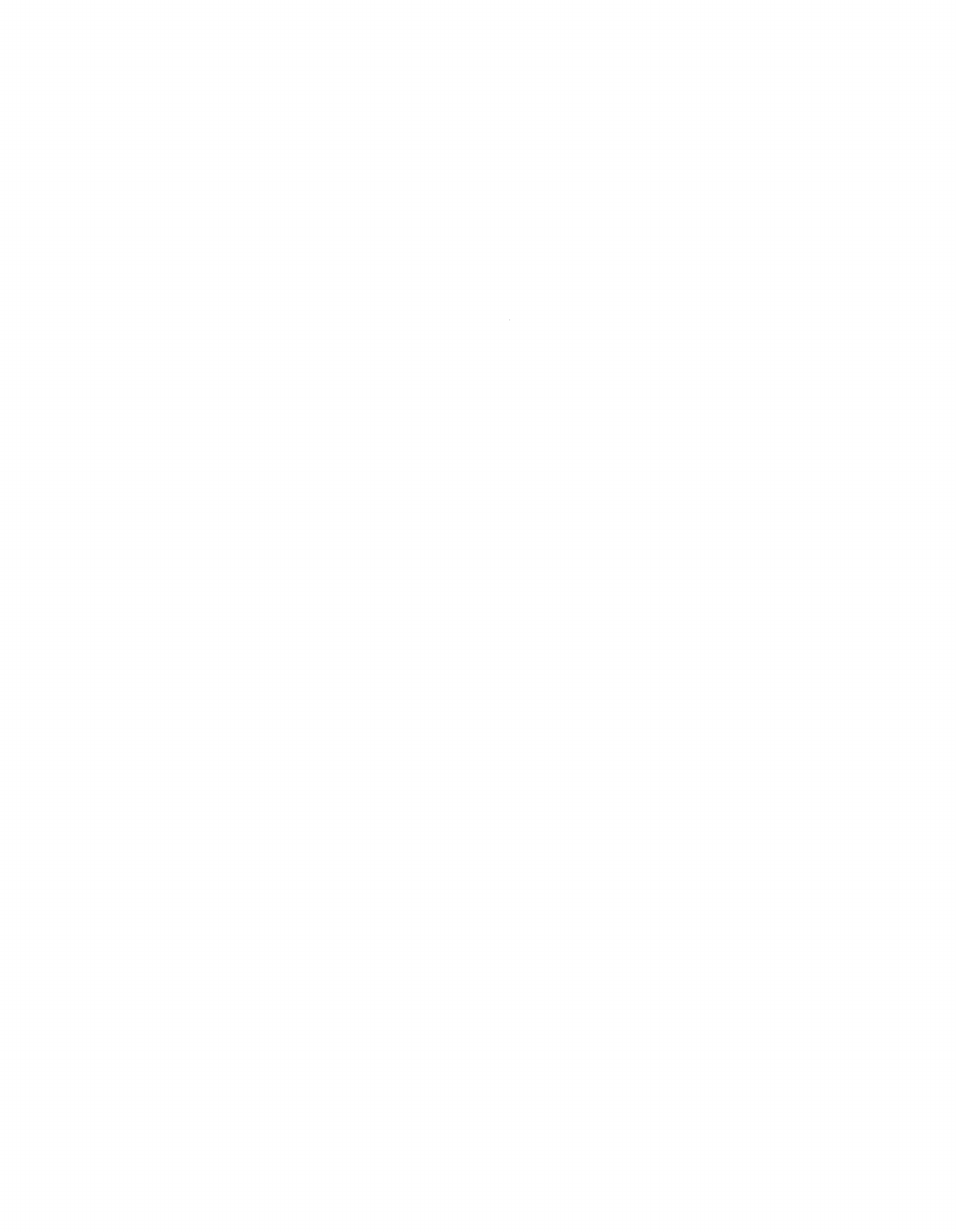## **EXHIBIT 1**

# **Fiscal Years (FY) 2010/-2011 - 2014/2015 TIP Amendment #10-2 Additional Projects**

| <b>PROJECT DESCRIPTION</b><br>(FINANCE NUMBER)                                                  | <b>MAP</b><br># | MILE | <b>TYPE WORK</b>                               | FY<br>$10 - 11$               | FY<br>11-12 | FY<br>$12 - 13$ | FY<br>$13 - 14$ | FY<br>$14-15$ | <b>FUND</b><br><b>CODE</b><br>Table 3  | <b>FED</b><br><b>FUNDS</b> |
|-------------------------------------------------------------------------------------------------|-----------------|------|------------------------------------------------|-------------------------------|-------------|-----------------|-----------------|---------------|----------------------------------------|----------------------------|
| TABLE 10- LANDSCAPING PROJECTS                                                                  |                 |      |                                                |                               |             |                 |                 |               |                                        |                            |
| University Avenue/ SR 26<br>FM: SE 15 <sup>th</sup> Street<br>TO: County Road 329B<br>(2075893) |                 | 2.7  | Landscaping                                    | 5 PE<br>16 CST<br>72 CST      |             |                 |                 |               | DIH<br>DIH<br><b>DDR</b>               | NO.                        |
| TABLE 17- TRANSIT- REGIONAL TRANSIT SYSTEM PROJECTS                                             |                 |      |                                                |                               |             |                 |                 |               |                                        |                            |
| FIXED ROUTE CAPITAL<br>ARRA Section 5307<br>(4263201)                                           |                 |      | Purchase Transit vehicles with<br>ARRA funding | 562 CAP<br>335 CAP<br>680 CAP |             |                 |                 |               | <b>FTA</b><br><b>FTA</b><br><b>FTA</b> | <b>YES</b>                 |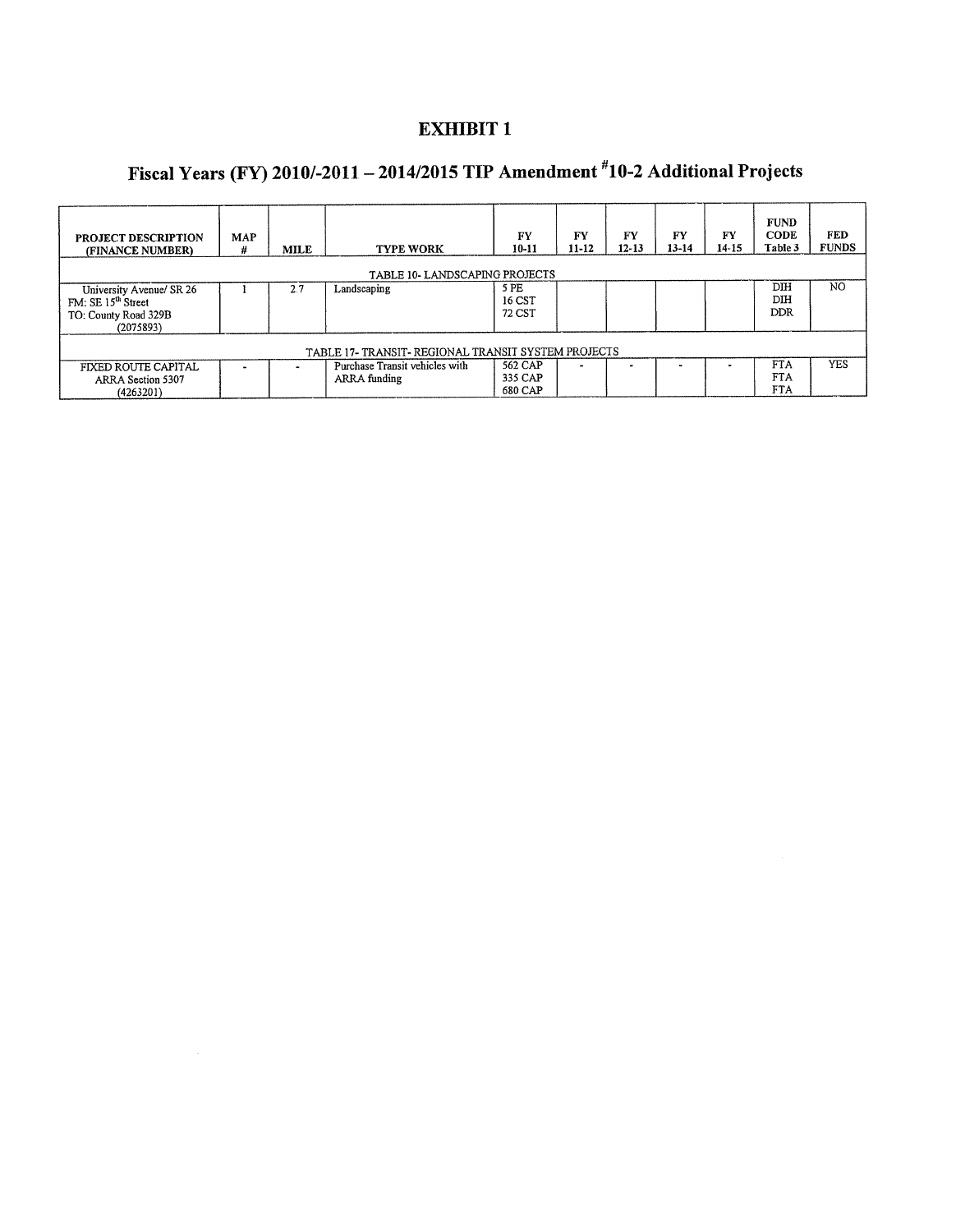#### EXHIBIT 2

# Fiscal Years (FY) *2010/2011- 2014/2015* TIP Amendment #10-2 Roll-Forward Projects

|                                                                        |                                                   |                       |                                                                                  |                          |                        |                             |                          |                          | <b>FUND</b>                    |                            |
|------------------------------------------------------------------------|---------------------------------------------------|-----------------------|----------------------------------------------------------------------------------|--------------------------|------------------------|-----------------------------|--------------------------|--------------------------|--------------------------------|----------------------------|
| PROJECT DESCRIPTION<br>(FINANCE NUMBER)                                | <b>MAP</b><br>#                                   | <b>MILE</b>           | <b>TYPE WORK</b>                                                                 | <b>FY</b><br>$10 - 11$   | <b>FY</b><br>$11 - 12$ | FY <sub></sub><br>$12 - 13$ | <b>FY</b><br>$13 - 14$   | <b>FY</b><br>14-15       | <b>CODE</b><br>Table 3         | <b>FED</b><br><b>FUNDS</b> |
|                                                                        |                                                   |                       |                                                                                  |                          |                        |                             |                          |                          |                                |                            |
|                                                                        |                                                   |                       | <b>TABLE 5- AIRPORT PROJECTS</b>                                                 |                          |                        |                             |                          |                          |                                | <b>YES</b>                 |
| Airport Transit Improvement<br>Section 5309 Earmark<br>(4068473)       |                                                   |                       | Expand passenger terminal parking lot                                            | <b>298 CAP</b>           |                        |                             | $\overline{\phantom{a}}$ |                          | <b>FTA</b>                     |                            |
|                                                                        | <b>TABLE 9- INTERSTATE / INTERCHANGE PROJECTS</b> |                       |                                                                                  |                          |                        |                             |                          |                          |                                |                            |
| Interstate 75<br>AT: Newberry Road/SR 26<br>(4230712)                  | -1                                                |                       | Operational improvement                                                          | 1 PE                     |                        |                             |                          |                          | DIH                            | NO.                        |
| Interstate 75<br>AT: Newberry Road/SR 26<br>(4244732)                  | $\mathbf{1}$                                      |                       | Operational improvement @ NW quadrant                                            | <b>10 ROW</b><br>592 ROW | $\ddot{\phantom{1}}$   |                             | $\ddot{\phantom{1}}$     | $\overline{\phantom{a}}$ | $\overline{DH}$<br><b>NHAC</b> | <b>YES</b>                 |
|                                                                        |                                                   |                       | TABLE 17- TRANSIT- REGIONAL TRANSIT SYSTEM PROJECTS                              |                          |                        |                             |                          |                          |                                |                            |
| Fixed Route System Capital                                             |                                                   |                       | Capital and Operating Grant                                                      | 1,250 CAP                | 650 CAP                | 650 CAP                     | 650 CAP                  | 712 CAP                  | <b>FTA</b>                     | <b>YES</b>                 |
| Section 5307<br>(4040261)                                              |                                                   |                       |                                                                                  | 313 CAP                  | 163 CAP                | 163 CAP                     | 163 CAP                  | 178 CAP                  |                                |                            |
| <b>Fixed Route System Capital</b>                                      | $\sim$                                            | $\tilde{\phantom{a}}$ | AVL equipment hardware/software, radio system upgrade, furniture/office          | <b>600 CAP</b>           | $215$ CAP              | <b>215 CAP</b>              | 215 CAP                  | $200$ CAP                | <b>FTA</b>                     | <b>YES</b>                 |
| Section 5307<br>(4044111)                                              |                                                   |                       | equipment, automatic passenger counters, computer equipment                      | 150 CAP                  | <b>54 CAP</b>          | 54 CAP                      | <b>54 CAP</b>            | 50 CAP                   | LF                             |                            |
| Fixed Route System Capital                                             | $\ddot{\phantom{1}}$                              |                       | Shelters & passenger amenities, benches, shelters, signs & logos, shop           | 3,020 CAP                | 1,485 CAP              | 1,535 CAP                   | 1,535 CAP                | 1,535 CAP                | <b>FTA</b>                     | <b>YES</b>                 |
| Section 5307<br>(4117581)                                              |                                                   |                       | equipment, signal preemption, preventative and associated capital<br>maintenance | 755 CAP                  | 371 CAP                | 384 CAP                     | 384 CAP                  | 384 CAP                  | LF                             |                            |
| Fixed Route System Capital                                             | $\tilde{\phantom{a}}$                             | $\ddot{\phantom{a}}$  | Discretionary grants-                                                            | 4.165 CAP                | 4,500 CAP              | 4,773 CAP                   | 5,059 CAP                | $\sim$                   | <b>FTA</b>                     | <b>YES</b>                 |
| Section 5309<br>(4068471)                                              |                                                   |                       | purchase transit coaches<br>neighborhood transfer center                         | 1,041 CAP                | 1.125 CAP              | 1,193 CAP                   | 1,265 CAP                |                          | LF                             |                            |
| PTO Studies<br>5309 High Priority Project #213<br>(4068475)            | $\sim$                                            | $\blacksquare$        | <b>RTS Rapid Transit Study</b>                                                   | 431 CAP<br>108 CAP       | $\sim$                 | $\ddot{\phantom{1}}$        | $\mathbf{r}$             | $\Delta$                 | <b>FTA</b><br>LF               | <b>YES</b>                 |
| Fixed Route System Capital                                             | $\sim$                                            |                       | Employee training, GFI/fare boxes, passenger information system                  | <b>600 CAP</b>           | 215 CAP                | 215 CAP                     | 215 CAP                  | 200 CAP                  | <b>FTA</b>                     | <b>YES</b>                 |
| Section 5307<br>(4117581)                                              |                                                   |                       |                                                                                  | 150 CAP                  | <b>54 CAP</b>          | <b>54 CAP</b>               | 54 CAP                   | 50 CAP                   | LF                             |                            |
| Fixed Route System Capital                                             | $\overline{\phantom{a}}$                          |                       | Discretionary grants-                                                            | 2,928 CAP                | 1,260 CAP              | 1,323 CAP                   | 1,639 CAP                | 2,000 CAP                | <b>FTA</b>                     | <b>YES</b>                 |
| Section 5309                                                           |                                                   |                       | purchase transit coaches                                                         | 732 CAP                  | 315 CAP                | 331 CAP                     | 410 CAP                  | 500 CAP                  | LF                             |                            |
| (4117581)                                                              | $\ddot{\phantom{a}}$                              | $\overline{a}$        | neighborhood transfer center<br>Small Transit Incentives Cities Allocation       | <b>752 CAP</b>           | <b>752 CAP</b>         | 752 CAP                     | <b>752 CAP</b>           | <b>752 CAP</b>           | <b>FTA</b>                     | <b>YES</b>                 |
| <b>Fixed Route System Capital</b><br>Section 5307<br>(4243901)         |                                                   |                       |                                                                                  | 188 CAP                  | 188 CAP                | 188 CAP                     | 188 CAP                  | 188 CAP                  | LF                             |                            |
| Fixed Route System Capital<br><b>ARRA 5307</b><br>(4263891)            | $\blacksquare$                                    |                       | Purchase transit vehicles with ARRA funding                                      | 3,201 CAP                | $\sim$                 | $\overline{\phantom{a}}$    | $\sim$                   | $\sim$                   | <b>FTA</b>                     | <b>YES</b>                 |
| Fixed Route System Capital<br>HR1105 5309<br>(4267571)                 | $\ddot{\phantom{1}}$                              | $\blacksquare$        | RTS purchase transit vehicles with HR 1105 High Priority Project funding         | $475$ CAP<br>119 CAP     | $\overline{a}$         | $\overline{a}$              | $\overline{a}$           | $\overline{a}$           | <b>FTA</b><br>LF               | <b>YES</b>                 |
| Fixed Route System Capital<br>E2010-BUSP-057 Earmark 5309<br>(4286431) | $\ddot{\phantom{a}}$                              |                       | RTS purchase buses with E2010-BUSP-057 Earmark 5309 funding                      | 750 CAP<br>188 CAP       | $\overline{a}$         | $\bullet$                   | $\tilde{\phantom{a}}$    | $\blacksquare$           | <b>FTA</b><br>LF               | <b>YES</b>                 |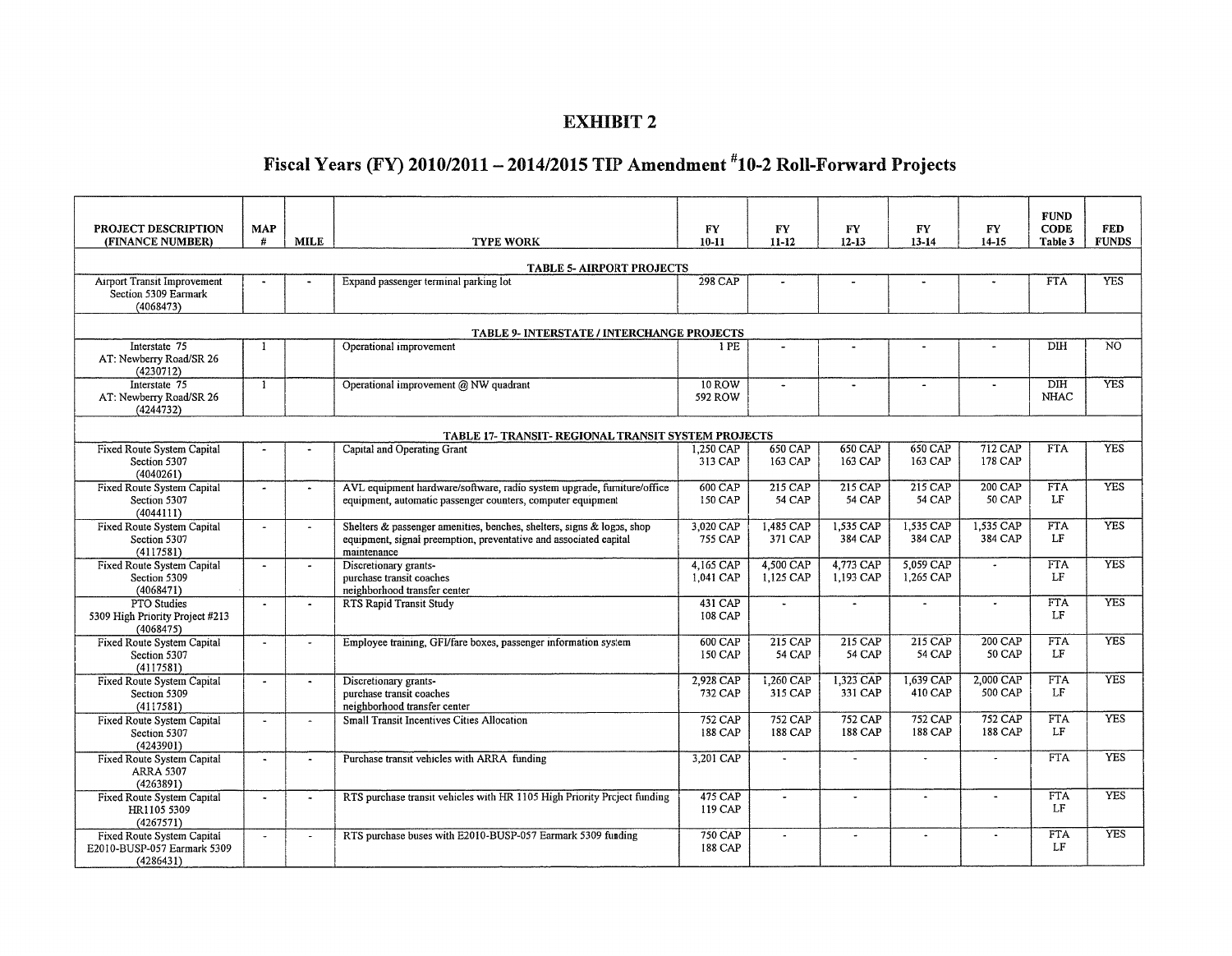

### **CONS.ENT AGENDA METROPOLITAN TRANSPORTATION PLANNING ORGANIZATION FOR THE GAINESVILLE URBANIZED AREA**

**Jack Durrance Auditorium Monday, 5:00 p.m. Alachua County Administration Building Gainesville, Florida** 

**August 23, 2010** 

#### **STAFF RECOMMENDATION**

| Page $*9$  | CA.1         | MTPO Minutes- June 14, 2010                                                                               | <b>APPROVE MINUTES</b>                        |
|------------|--------------|-----------------------------------------------------------------------------------------------------------|-----------------------------------------------|
|            |              | This set of MTPO minutes is ready for review                                                              |                                               |
| Page $*17$ | CA.2         | Proposed Amended Budget for FY 2009-2010<br>and Proposed Budgets for FY 2010-2011                         | <b>APPROVE BUDGETS</b>                        |
|            |              | These budgets will allow staff to monitor MTPO expenditures and make<br>appropriate adjustments as needed |                                               |
| Page $*23$ | CA.3         | <b>Transportation Improvement Program (TIP)</b><br><b>Administrative Amendments Resolution</b>            | <b>APPROVE</b><br><b>RESOLUTION NO. 10-8</b>  |
|            |              | This resolution authorizes the Executive Director to process administrative<br>amendments to the TIP      |                                               |
| Page $*29$ | <b>CA.</b> 4 | Long Range Transportation Plan (LRTP)-<br><b>Supplemental Agreement</b>                                   | <b>APPROVE</b><br><b>RESOLUTION NO. 10-9</b>  |
|            |              | This resolution authorizes the MTPO Chair to execute Supplement Agreement<br>No. 2 to the LRTP Agreement  |                                               |
| Page $*39$ | CA.5         | <b>Transportation Disadvantaged Program</b><br><b>Resolution of Appreciation</b>                          | <b>APPROVE STAFF</b><br><b>RECOMMENDATION</b> |
|            |              | This Resolution of Appreciation is for Mr. Charles Robert Kridner for his                                 |                                               |
|            |              | service as the Veterans Representative on the Coordinating Board                                          |                                               |

Serving **"The Grifinal Florida"**